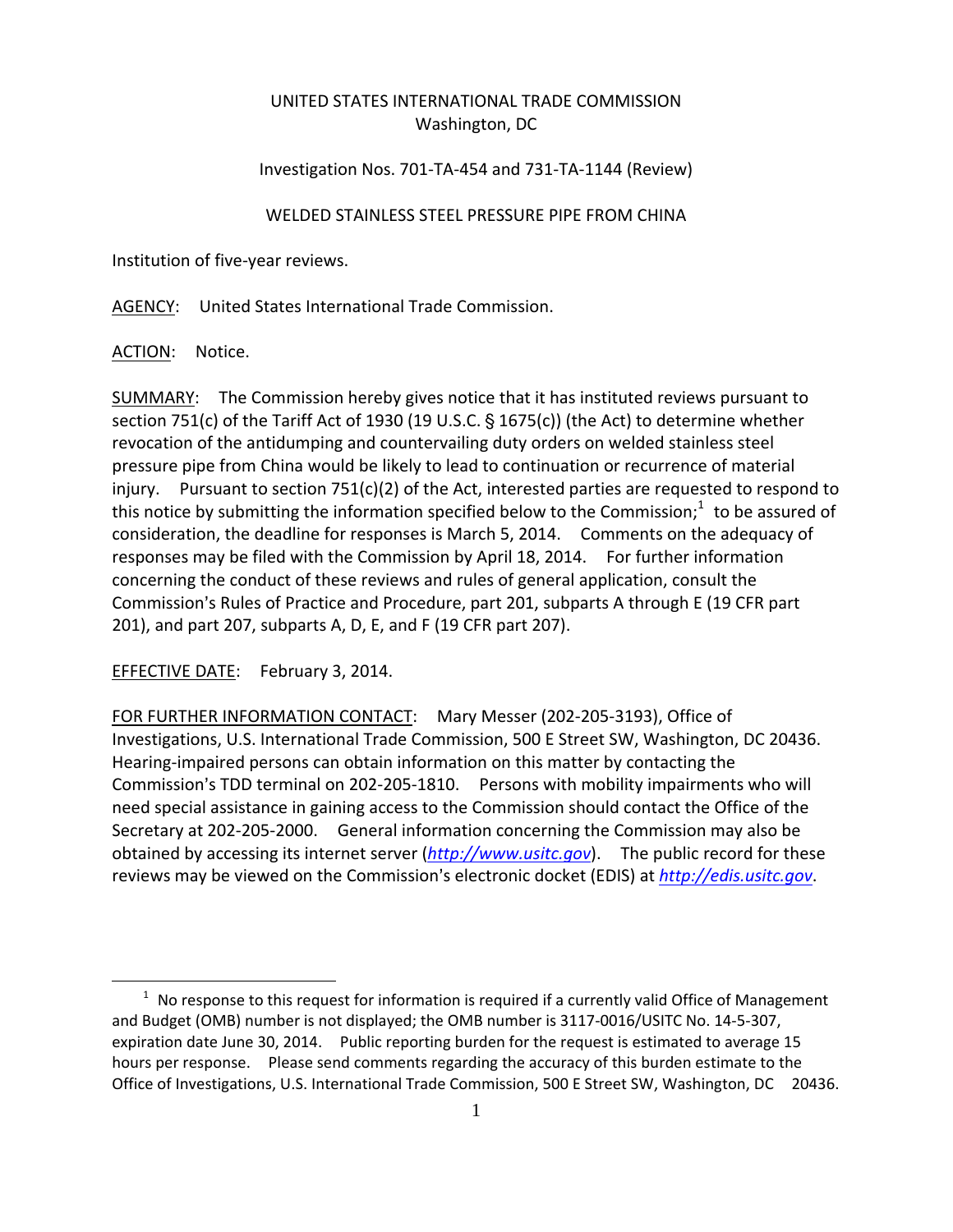## SUPPLEMENTARY INFORMATION:

Background.—On March 17, 2009, the Department of Commerce issued an antidumping duty order on imports of welded stainless steel pressure pipe from China (74 FR 11351). On March 19, 2009, the Department of Commerce issued a countervailing duty order on imports of welded stainless steel pressure pipe from China (74 FR 11712). The Commission is conducting reviews to determine whether revocation of the orders would be likely to lead to continuation or recurrence of material injury to the domestic industry within a reasonably foreseeable time. It will assess the adequacy of interested party responses to this notice of institution to determine whether to conduct full or expedited reviews. The Commission's determinations in any expedited reviews will be based on the facts available, which may include information provided in response to this notice.

Definitions. --The following definitions apply to these reviews:

- (1) *Subject Merchandise* is the class or kind of merchandise that is within the scope of the five‐year reviews, as defined by the Department of Commerce.
- (2) The *Subject Country* in these reviews is China.
- (3) The *Domestic Like Product* is the domestically produced product or products which are like, or in the absence of like, most similar in characteristics and uses with, the *Subject Merchandise*. In its original determinations, the Commission defined one *Domestic Like Product* consisting of small‐diameter welded pressure pipe with an outside diameter not greater than 14 inches, as coextensive with Commerce's scope.
- (4) The *Domestic Industry* is the U.S. producers as a whole of the *Domestic Like Product*, or those producers whose collective output of the *Domestic Like Product* constitutes a major proportion of the total domestic production of the product. In its original determinations, the Commission defined the *Domestic Industry* as all producers of small‐diameter welded pressure pipe with an outside diameter not greater than 14 inches.
- (5) The *Order Date* is the date that the antidumping and countervailing duty orders under review became effective. The *Order Date* concerning the antidumping duty order is March 17, 2009, and the *Order Date* concerning the countervailing duty order is March 19, 2009.
- (6) An *Importer* is any person or firm engaged, either directly or through a parent company or subsidiary, in importing the *Subject Merchandise* into the United States from a foreign manufacturer or through its selling agent.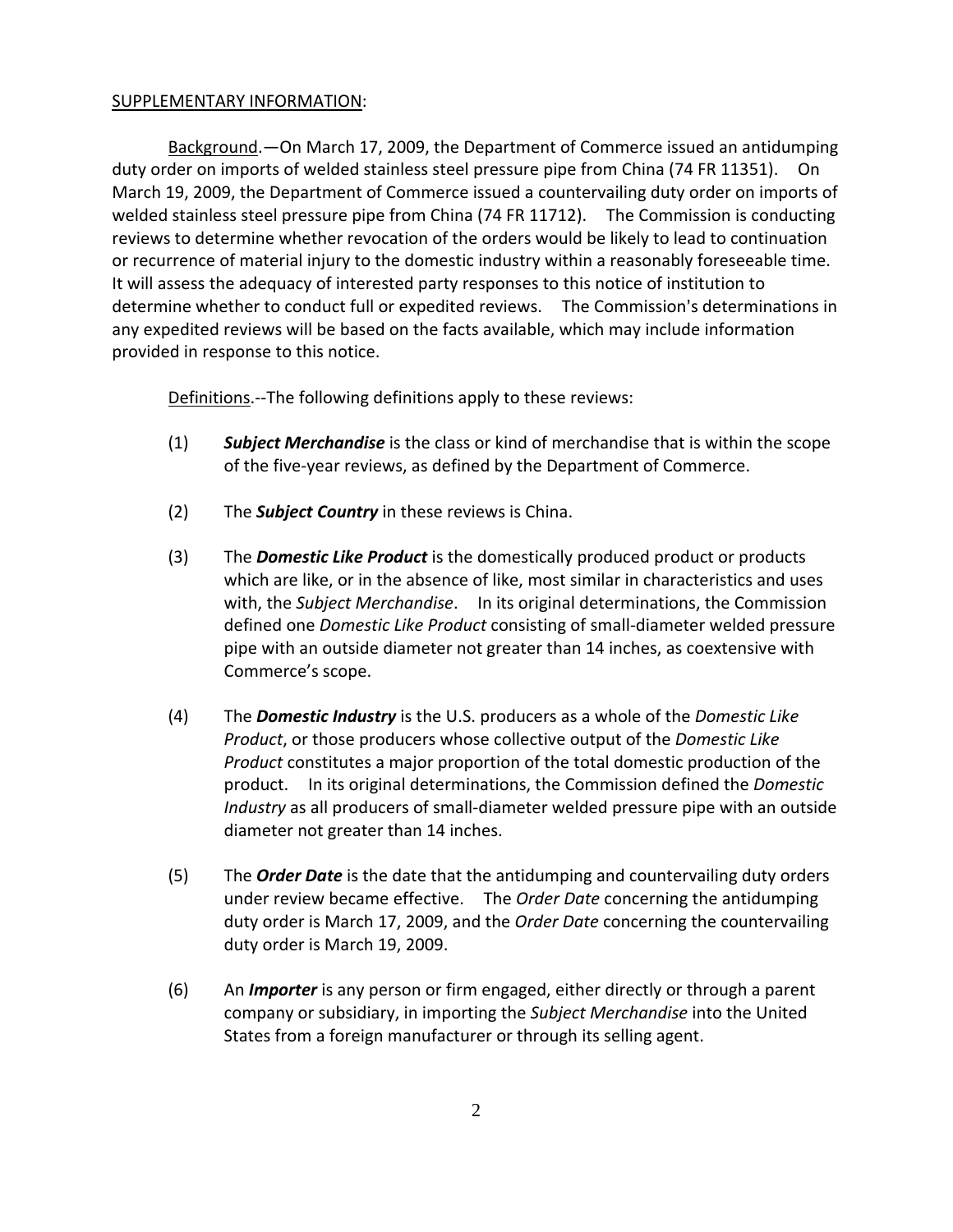Participation in the reviews and public service list. -- Persons, including industrial users of the *Subject Merchandise* and, if the merchandise is sold at the retail level, representative consumer organizations, wishing to participate in the reviews as parties must file an entry of appearance with the Secretary to the Commission, as provided in section 201.11(b)(4) of the Commission's rules, no later than 21 days after publication of this notice in the *Federal Register*. The Secretary will maintain a public service list containing the names and addresses of all persons, or their representatives, who are parties to the reviews.

Former Commission employees who are seeking to appear in Commission five‐year reviews are advised that they may appear in a review even if they participated personally and substantially in the corresponding underlying original investigation. The Commission's designated agency ethics official has advised that a five-year review is not considered the "same particular matter" as the corresponding underlying original investigation for purposes of 18 U.S.C. § 207, the post employment statute for Federal employees, and Commission rule 201.15(b) (19 CFR § 201.15(b)), 73 FR 24609 (May 5, 2008). This advice was developed in consultation with the Office of Government Ethics. Consequently, former employees are not required to seek Commission approval to appear in a review under Commission rule 19 CFR § 201.15, even if the corresponding underlying original investigation was pending when they were Commission employees. For further ethics advice on this matter, contact Carol McCue Verratti, Deputy Agency Ethics Official, at 202‐205‐3088.

Limited disclosure of business proprietary information (BPI) under an administrative protective order (APO) and APO service list.—Pursuant to section 207.7(a) of the Commission's rules, the Secretary will make BPI submitted in these reviews available to authorized applicants under the APO issued in the reviews, provided that the application is made no later than 21 days after publication of this notice in the *Federal Register*. Authorized applicants must represent interested parties, as defined in 19 U.S.C. § 1677(9), who are parties to the reviews. A separate service list will be maintained by the Secretary for those parties authorized to receive BPI under the APO.

Certification. -- Pursuant to section 207.3 of the Commission's rules, any person submitting information to the Commission in connection with these reviews must certify that the information is accurate and complete to the best of the submitter's knowledge. In making the certification, the submitter will be deemed to consent, unless otherwise specified, for the Commission, its employees, and contract personnel to use the information provided in any other reviews or investigations of the same or comparable products which the Commission conducts under Title VII of the Act, or in internal audits and investigations relating to the programs and operations of the Commission pursuant to 5 U.S.C. Appendix 3.

Written submissions. -- Pursuant to section 207.61 of the Commission's rules, each interested party response to this notice must provide the information specified below. The deadline for filing such responses is March 5, 2014. Pursuant to section 207.62(b) of the Commission's rules, eligible parties (as specified in Commission rule  $207.62(b)(1)$ ) may also file comments concerning the adequacy of responses to the notice of institution and whether the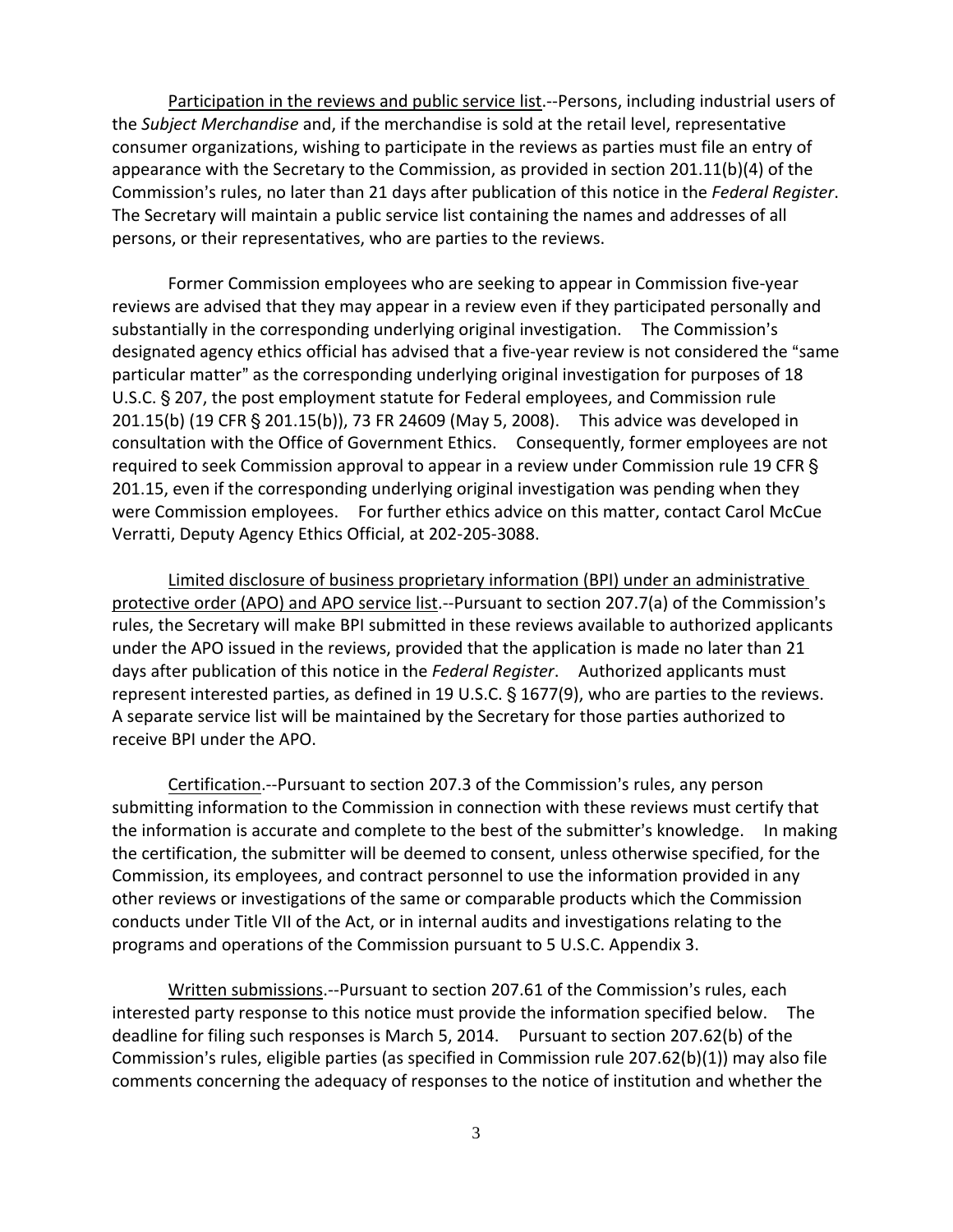Commission should conduct expedited or full reviews. The deadline for filing such comments is April 18, 2014. All written submissions must conform with the provisions of sections 201.8 and 207.3 of the Commission's rules and any submissions that contain BPI must also conform with the requirements of sections 201.6 and 207.7 of the Commission's rules. Please be aware that the Commission's rules with respect to electronic filing have been amended. The amendments took effect on November 7, 2011. See 76 FR 61937 (Oct. 6, 2011) and the newly revised Commission's Handbook on E‐Filing, available on the Commission's website at *http://edis.usitc.gov*. Also, in accordance with sections 201.16(c) and 207.3 of the Commission's rules, each document filed by a party to the reviews must be served on all other parties to the reviews (as identified by either the public or APO service list as appropriate), and a certificate of service must accompany the document (if you are not a party to the reviews you do not need to serve your response).

Inability to provide requested information.‐‐Pursuant to section 207.61(c) of the Commission's rules, any interested party that cannot furnish the information requested by this notice in the requested form and manner shall notify the Commission at the earliest possible time, provide a full explanation of why it cannot provide the requested information, and indicate alternative forms in which it can provide equivalent information. If an interested party does not provide this notification (or the Commission finds the explanation provided in the notification inadequate) and fails to provide a complete response to this notice, the Commission may take an adverse inference against the party pursuant to section 776(b) of the Act (19 U.S.C.  $\S$  1677e(b)) in making its determinations in the reviews.

INFORMATION TO BE PROVIDED IN RESPONSE TO THIS NOTICE OF INSTITUTION: As used below, the term "firm" includes any related firms.

- (1) The name and address of your firm or entity (including World Wide Web address) and name, telephone number, fax number, and E‐mail address of the certifying official.
- (2) A statement indicating whether your firm/entity is a U.S. producer of the *Domestic Like Product*, a U.S. union or worker group, a U.S. importer of the *Subject Merchandise*, a foreign producer or exporter of the *Subject Merchandise*, a U.S. or foreign trade or business association, or another interested party (including an explanation). If you are a union/worker group or trade/business association, identify the firms in which your workers are employed or which are members of your association.
- (3) A statement indicating whether your firm/entity is willing to participate in these reviews by providing information requested by the Commission.
- (4) A statement of the likely effects of the revocation of the antidumping and countervailing duty orders on the *Domestic Industry* in general and/or your firm/entity specifically. In your response, please discuss the various factors specified in section 752(a) of the Act (19 U.S.C.  $\S$  1675a(a)) including the likely volume of subject imports, likely price effects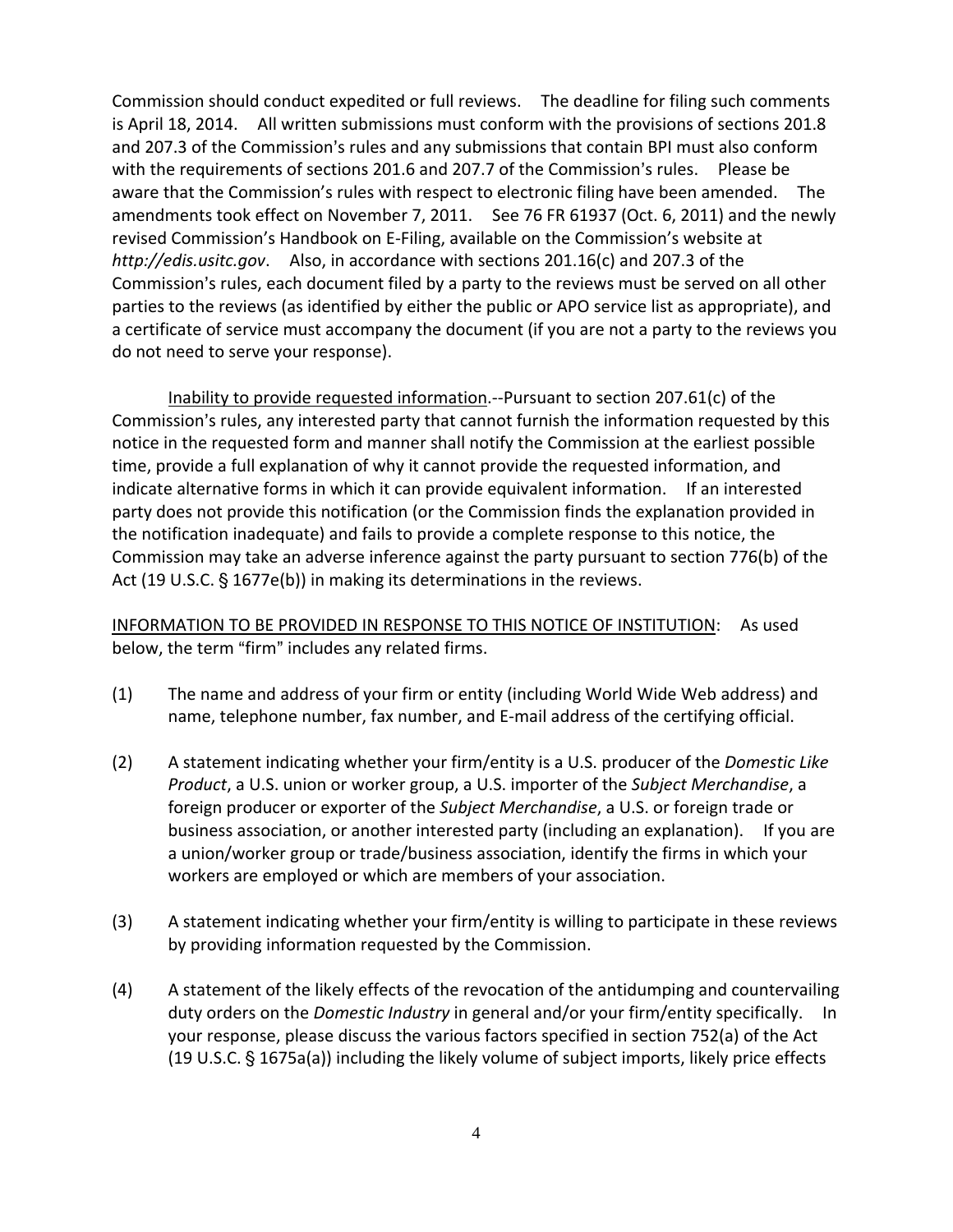of subject imports, and likely impact of imports of *Subject Merchandise* on the *Domestic Industry*.

- (5) A list of all known and currently operating U.S. producers of the *Domestic Like Product*. Identify any known related parties and the nature of the relationship as defined in section 771(4)(B) of the Act (19 U.S.C. § 1677(4)(B)).
- (6) A list of all known and currently operating U.S. importers of the *Subject Merchandise* and producers of the *Subject Merchandise* in the *Subject Country* that currently export or have exported *Subject Merchandise* to the United States or other countries since the *Order Date*.
- (7) A list of 3‐5 leading purchasers in the U.S. market for the *Domestic Like Product* and the *Subject Merchandise* (including street address, World Wide Web address, and the name, telephone number, fax number, and E‐mail address of a responsible official at each firm).
- (8) A list of known sources of information on national or regional prices for the *Domestic Like Product* or the *Subject Merchandise* in the U.S. or other markets.
- (9) If you are a U.S. producer of the *Domestic Like Product*, provide the following information on your firm's operations on that product during calendar year 2013, except as noted (report quantity data in short tons and value data in U.S. dollars, f.o.b. plant). If you are a union/worker group or trade/business association, provide the information, on an aggregate basis, for the firms in which your workers are employed/which are members of your association.
	- (a) Production (quantity) and, if known, an estimate of the percentage of total U.S. production of the *Domestic Like Product* accounted for by your firm's(s') production;
	- (b) Capacity (quantity) of your firm to produce the *Domestic Like Product* (i.e., the level of production that your establishment(s) could reasonably have expected to attain during the year, assuming normal operating conditions (using equipment and machinery in place and ready to operate), normal operating levels (hours per week/weeks per year), time for downtime, maintenance, repair, and cleanup, and a typical or representative product mix);
	- (c) the quantity and value of U.S. commercial shipments of the *Domestic Like Product* produced in your U.S. plant(s);
	- (d) the quantity and value of U.S. internal consumption/company transfers of the *Domestic Like Product* produced in your U.S. plant(s); and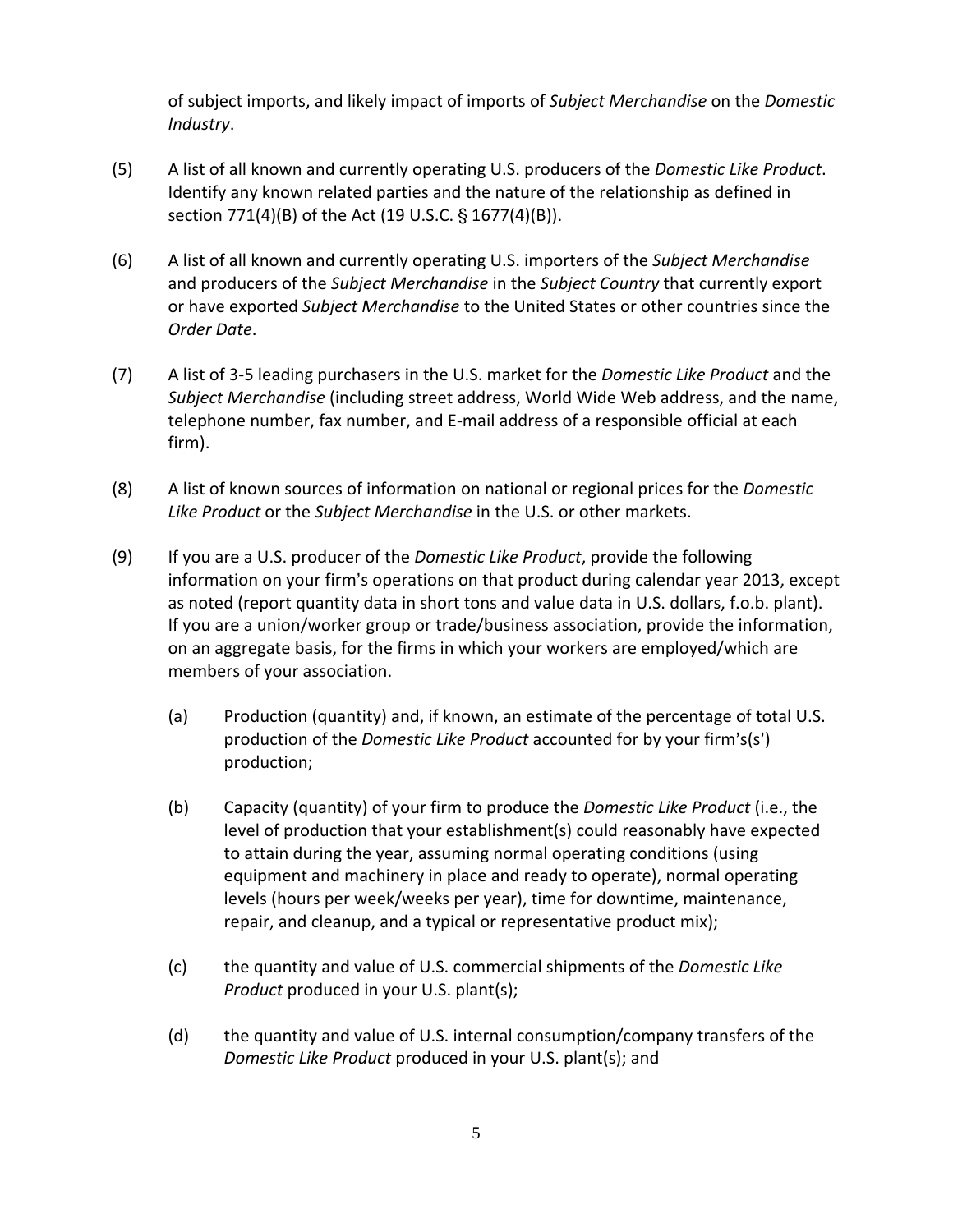- (e) the value of (i) net sales, (ii) cost of goods sold (COGS), (iii) gross profit, (iv) selling, general and administrative (SG&A) expenses, and (v) operating income of the *Domestic Like Product* produced in your U.S. plant(s) (include both U.S. and export commercial sales, internal consumption, and company transfers) for your most recently completed fiscal year (identify the date on which your fiscal year ends).
- (10) If you are a U.S. importer or a trade/business association of U.S. importers of the *Subject Merchandise* from the *Subject Country*, provide the following information on your firm's(s') operations on that product during calendar year 2013 (report quantity data in short tons and value data in U.S. dollars). If you are a trade/business association, provide the information, on an aggregate basis, for the firms which are members of your association.
	- (a) The quantity and value (landed, duty‐paid but not including antidumping or countervailing duties) of U.S. imports and, if known, an estimate of the percentage of total U.S. imports of *Subject Merchandise* from the *Subject Country* accounted for by your firm's(s') imports;
	- (b) the quantity and value (f.o.b. U.S. port, including antidumping and/or countervailing duties) of U.S. commercial shipments of *Subject Merchandise* imported from the *Subject Country*; and
	- (c) the quantity and value (f.o.b. U.S. port, including antidumping and/or countervailing duties) of U.S. internal consumption/company transfers of *Subject Merchandise* imported from the *Subject Country*.
- (11) If you are a producer, an exporter, or a trade/business association of producers or exporters of the *Subject Merchandise* in the *Subject Country*, provide the following information on your firm's(s') operations on that product during calendar year 2013 (report quantity data in short tons and value data in U.S. dollars, landed and duty‐paid at the U.S. port but not including antidumping or countervailing duties). If you are a trade/business association, provide the information, on an aggregate basis, for the firms which are members of your association.
	- (a) Production (quantity) and, if known, an estimate of the percentage of total production of *Subject Merchandise* in the *Subject Country* accounted for by your  $firm's(s')$  production;
	- (b) Capacity (quantity) of your firm(s) to produce the *Subject Merchandise* in the *Subject Country* (i.e., the level of production that your establishment(s) could reasonably have expected to attain during the year, assuming normal operating conditions (using equipment and machinery in place and ready to operate), normal operating levels (hours per week/weeks per year), time for downtime,